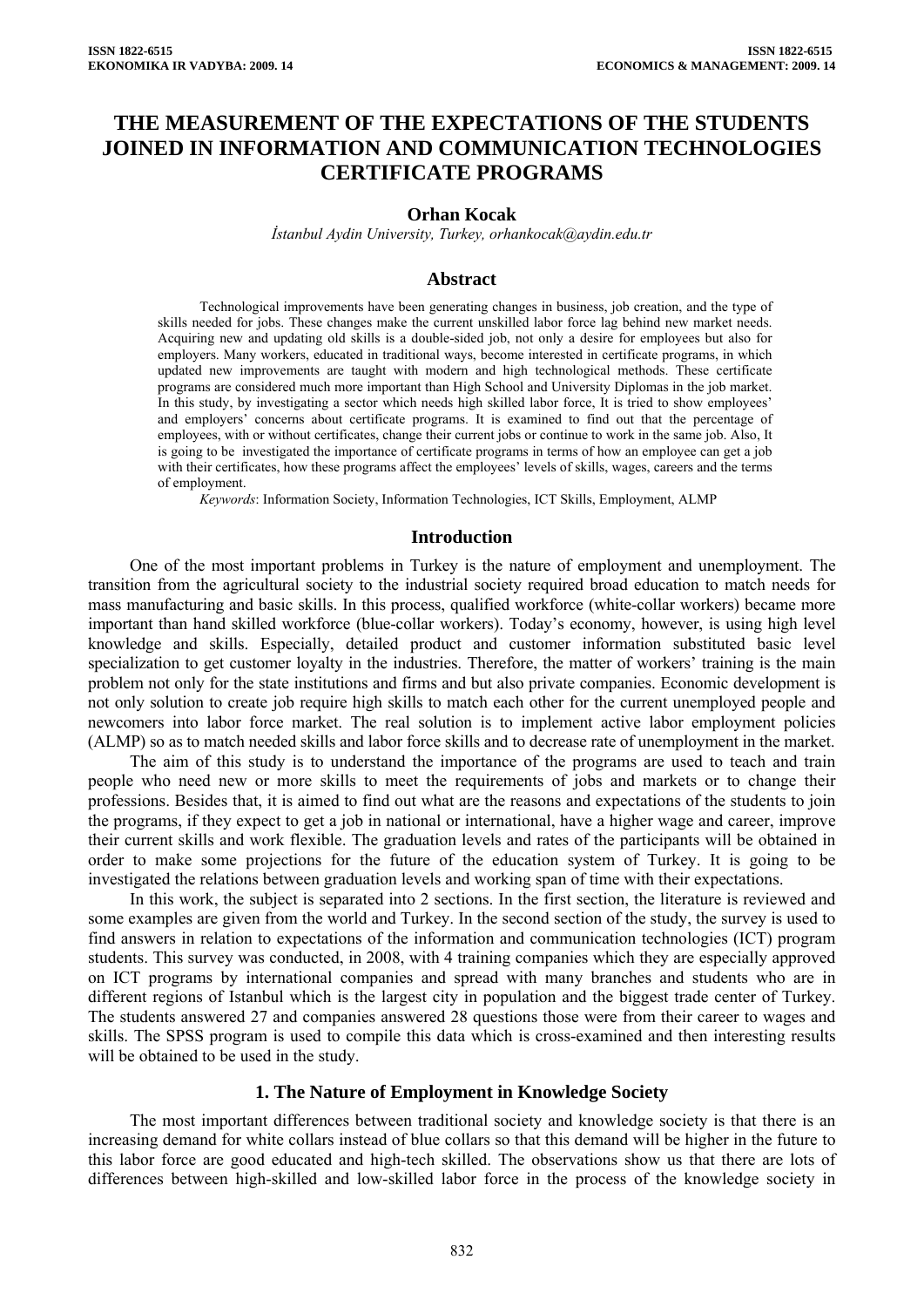which ICT technologies are much effective. Some people who couldn't improve their skills in line with the knowledge societies' needs are exposed to lower wages, social discrimination and inadequate employment possibilities. However, high-skilled labor force, meets the requirements of the market, will be hopeful for the future and get much higher wages than others.

### **1.1. The Process of the Knowledge Society in the World**

While the emergence of information and communication technologies and the knowledge society have changed the nature of some jobs and some jobs will gradually be changed in the next future. Some workers, who are just graduated from high schools or universities, have to update their skills by going some programs and learning related to either software or hardware skills. Besides that, societies, public and private institutions have been adapting quickly some implementations such as e-commerce, e-business and e-state by means of information and communication technologies. Especially, as a result of this tendency toward ICT skills in developed countries, there are much interest toward both software and hardware skills from demand and supply side in every sector in developing countries and Turkey as well.

Information and communication technologies affected not only individuals' life but also from social arena to all sectors of economy in the last two decades. Information and communication technologies, as an integral part of each sector, became an important necessity to improve current skills or to get ICT skills either in the process of education or in the process of employment. According to the literature, besides the definition of literacy (ability to use language to read, write, listen and speak) there is another definition of literacy which is ICT literacy (ability to use computer and related devices).

# **1.2. The Employment Nature of Knowledge Society in Turkey**

There is lack of balance and coordination in terms of skills between labor force demanded and supplied in Turkey. That is, there is structural unemployment on the one hand, however, Turkish businesses' skilled workforce needs can not be met on the other hand. The rate of education in labor force is very low in Turkey. 69% of employed labor force graduated from either elementary schools or just literate people who hadn't gone any school. The employment rate with 46% in workable census is very low. This share shows that big proportion of the census is not producing and inactive or unemployed (Han-Erdem, 2004). Rapid increase in census caused some problems which have been becoming less in time; however, governments couldn't achieve increasing the rate of employment and decreasing the rate of unemployment since the harmony between education and employment couldn't be established in Turkey. That is, while the macro planning of labor force, the workforce needs of each sector should be considered and public and private education institutions should make their projections accordingly.

The process of the knowledge society, which has high potential in terms of employment opportunities, has been developing gradually and slowly since the lack of competitive capacity and cooperation between market and education institutions in Turkey. The Ministry of Communications published it's aim related to human resources projections is made such as "developing information and communication technologies must be used effective by current human resources and employment opportunities should be increased by improving current workers' knowledge and skills" on the web site (www.bilgitoplumu.gov.tr, 2009).

### **1.3. Certificate Programs as Measures of Active Labor Market Policy**

With the information age, there have been lots of changes in education, social life and labor life. Especially, education and training methods, places and hours has become more flexible than before. Education is being implemented not only at school but also outside of school by using information and communication technologies between individuals, people and institutions either in certain times or when it is needed in the life. Although newcomers into workforce need extra training, as short term and diversified, to meet the current improvements in the complex business cycle. Thus, alternative education possibilities will be intensified as well as increasing flexible working regularities so as to match both of them in the business life. The concentration in basic education is seen, however, changing demands are increasing by diversifying jobs and status at the subsequent years in Turkey has high rate young generation. The certificate programs are offered as diversified and proper for new developments to meet demands by the private institutions rather than classic education institutions.

Certificate programs usually orient their students to labor life in which workers are more flexible and skilled. These skills and standards that are taught in the courses are demanded and acceptable not only in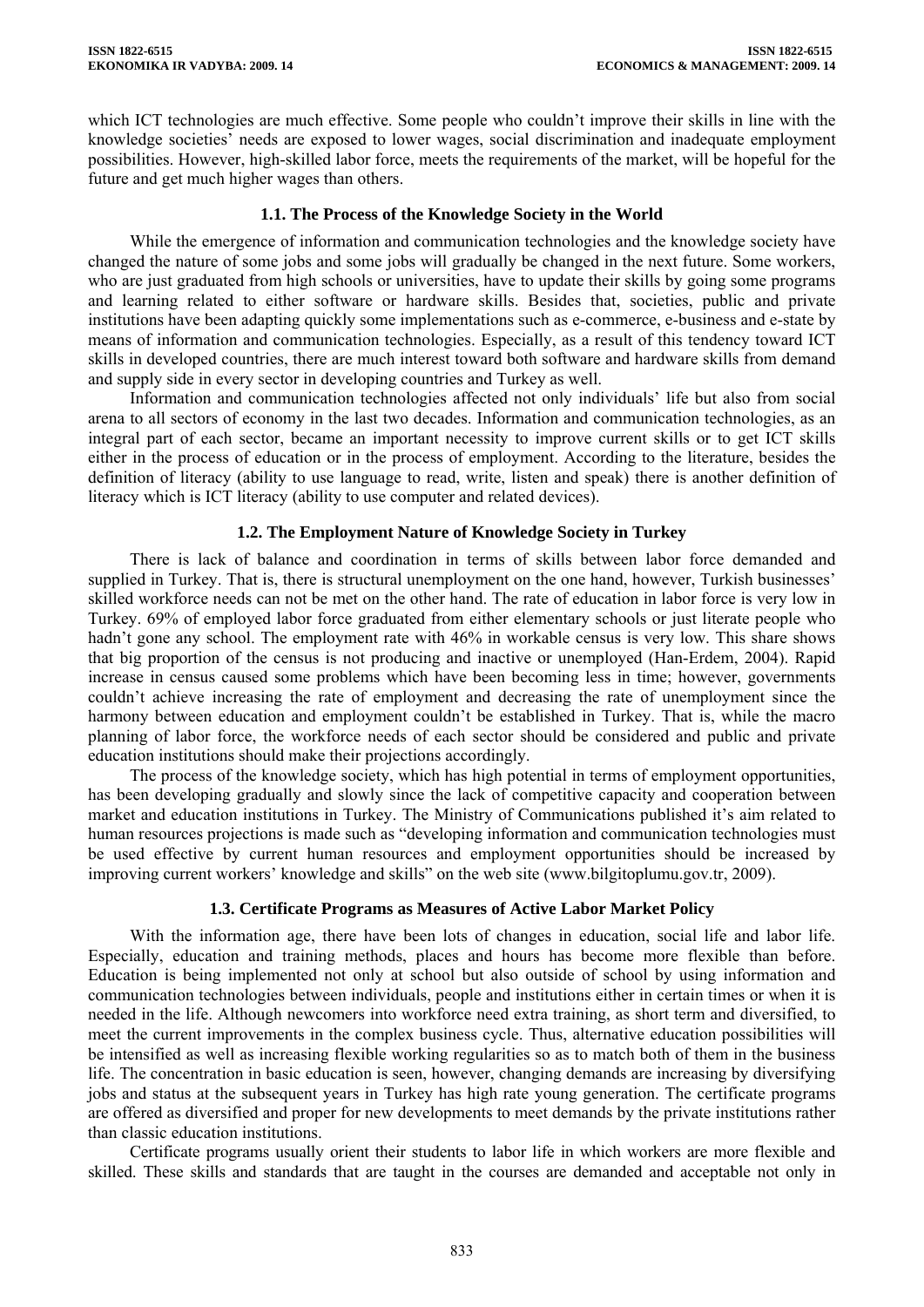national but also in international arena. The certificate programs, have international high standards approved by international institutions, provide a transition from developing countries' obsolete systems to systems which implemented by developed countries. With the emergence of these developments in the global arena, the harmony and standardization have been accepted in the programs of the state and private education institutions that give diplomas as well as the institutions give certificate. Thus, the standardization is used to compare students and education institutions as an easy way such as TOEFL exam is accepted for English or MCSI (Microsoft Certified System Engineering) is accepted for information and communication technologies.

### **1.4. Applications in Relation to the Certificate Programs in the World**

Especially in developed countries such as America, practical solutions are carried out for the same issues mentioned above. The workers needed in industry, are supplied by the state or private community colleges that teach the ICT courses and give certificates for the students in the developed countries. The needed workers are trained and sent to industries with new qualifications by the institutions. Furthermore, the students can use their courses credits, have been taken in the colleges, if they want to go on to the bachelor degree (Nelson, 2007).

The interest for the programs has been increasing in the world. Even this interest has been rising among people graduated from universities. University of Alberta investigates graduated students by communicating with them through the department of career and job placement in Canada. In this investigation, some questions are asked for the students such as whether they find a job, how long does job placement takes and do they go on any training programs after graduation while they work part time or full time. According to results, 6.9% of graduated students are joined a certificate programs and therefore they can get a job easier than before.

As for developing and less developed countries, not only ICT skills are evaluated as an opportunity to invest information and communication technologies but also they are seen an important means to lower the rate of unemployment by spreading the ICT skills. Venezuela emphasized as a national priority in the ICT field by founding the Ministry of Information and Technology. The Ministry has been aiming to reap the benefits of developments, to meet country's needs in line with developed countries by constituting policies, strategies and plans. Especially, Venezuela Government worked together with some companies such as IBM to develop human resources in country. (The Ministry Science and Technology of the State of Venezuela, 2005)

As for companies, Cisco, is an important company in the network products industry, established an institution called Cisco Network Academy Program (CNAP) to train and give certificate its participants in relation to network field. This program aimed to train 11.000 people and give each of them a Cisco Certificate in cooperation with state institutions and private companies. Cisco tries to provide a balance between demand and supply related to ICT skills and to meet required high-qualified network skills with the programs. These trainings have got its aims in the short term in the market and the demand is being increased for the certificate programs called Cisco Certified Network Associate (CCNA) and Cisco Certified Network Professional (CCNP). A survey, which was conducted with trained people and companies in order to measure the effects of the Cisco Programs on the job placement, 72% of the answers were "very effective" for the Certificates (OECD, 2006).

# **1.5. Applications in Relation to the Certificate Programs in Turkey**

One of the most problematic areas in education is vocational and technical education and training in Turkey. The need for technician is very important and it is being increasing toward high rates in time. The last 10 years, vocational and technical education couldn't be improved because of political maneuvers and projects and they lost their attractiveness. Some students, who preferred vocational schools, however, both couldn't improve their vocational skills because of the lack of technical tools, machines and instructors and they can not easily enter universities due to current system after they graduated from the schools. The need for technician, who is important for the industry, couldn't be met with current graduated people, thus, this need is being met by establishing private institutions which teach ICT and give certificate to prove workers' or students' (participants) qualifications.

Many universities and private companies have been teaching courses which are needed in the industry by using distance learning methods on the internet or traditional methods in the classes. When the students graduate from the programs they get their certifications which approved in international arena and specify students' qualifications. Some universities provide extra benefits like arrangement of the certificate programs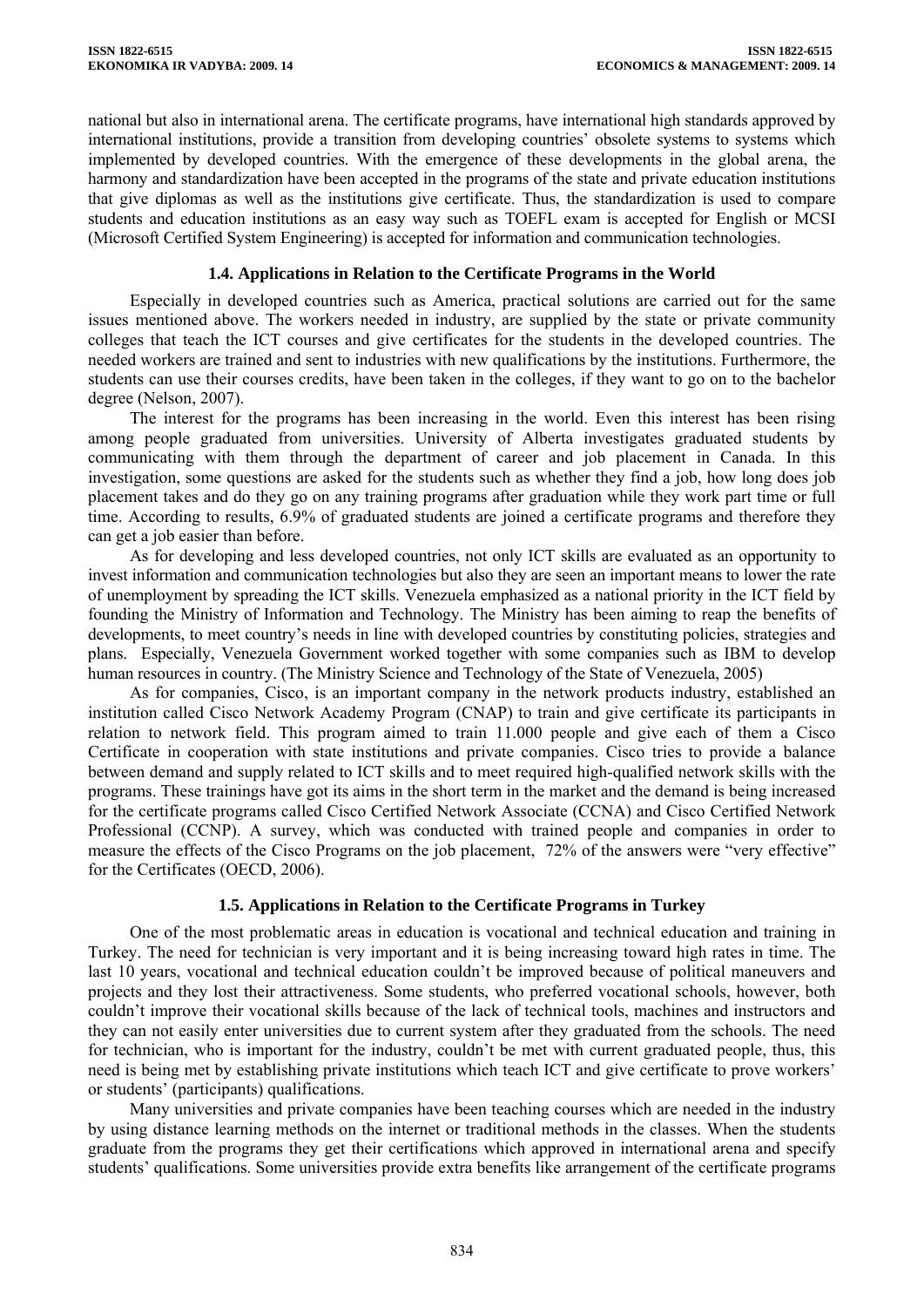to update knowledge and skills of their students during the education process in Turkey. Suleyman Demirel University aimed to do it and issued on the strategic program catalog that each student and university workers must join at least one certificate program (Suleyman Demirel University, 2006).

# **2. Evaluation of the Survey Results**

In this paper, some part of the results has taken place, from the survey which was conducted with 4 companies and 125 students, in the following lines at the different regions of Istanbul. The students answered 27 and companies answered 28 questions those were from their career to wages and skills. The SPSS program was used to compile this data which was cross-examined and gained frequency tables.

In the survey, there are 128 participants of which 88 are male, 33 are female, 7 didn't specify their gender and 1 is didn't specify gender and age. When we leave out these 8 people who didn't specify their age or gender, participants of 73.33 % is male and 26.67 % is female. These ratios indicate nearly the same with the shares of the people are currently working in Turkey. According to the data of the State Statistic Institute of Turkey, there are 26 % female workers and 74 % male workers which make up Turkish labor force (www.tuik.gov.tr, 2009).

# **2.1. The Evaluation of the Participants in Terms of Graduation Level and Post Graduation Period**

The participants, who continue to the certificate programs on information technologies, answered the questions shown in **Table 1**. 14,1 % of the respondents are still students, 14,8 % recently graduated, 33,6 % graduated from schools 1-3 years ago, 15,6 % graduated 4-5 years ago and 21,9 % graduated 6 years ago or earlier.

The highest ratio of the participants of this survey is High School graduates including still students. The percentage of this group is 42,2% of the participants. The percentage of the participants, who were graduated 1-3 years ago, is the highest with 19,5% of total. If this ratio is compared with subsequently years, which are 4-5 years, 6 years or earlier and 11,7% and 7% respectively, the numbers should be taken into consideration to understand the current education system in Turkey.

This numbers are very obvious that there are absolute differences between Vocational High Schools and High Schools in terms of graduated students' preferences. In that sense, the survey participants, who joined certificate programs and had recently graduated university with bachelor's degree, have the highest share with 7,8% of total. It is a striking result that why the recently graduated people, from bachelor's degree, need to join these certificate programs instead of working full time in a industry? Is the education system not enough, not updated, or not competitive? It is made inferences that graduated participants, earlier than 1 year, have many expectations such as update and improvement of skills and knowledge.

| <b>Table 1.</b> The Comparison of Graduation Level and Post Graduation Span of Time |                           |            |       |                                                                       |          |       |          |                |
|-------------------------------------------------------------------------------------|---------------------------|------------|-------|-----------------------------------------------------------------------|----------|-------|----------|----------------|
|                                                                                     |                           |            |       | How long is Your Post Graduation Period of Time?                      |          |       |          |                |
|                                                                                     |                           |            |       | Still Student Recently Graduated 1-3 Years 4-5 Years 6 years and more |          |       |          | Total          |
|                                                                                     | Vocational High School    | Count      |       |                                                                       |          |       |          | 14             |
|                                                                                     |                           | % of Total | 2,3%  | ,0%                                                                   | 4,7%     | 1,6%  | 2,3%     | 10,9%          |
|                                                                                     | High School               | Count      |       |                                                                       | 25       | 15    | 9        | 54             |
| What is your graduation level?                                                      |                           | % of Total | $0\%$ | 3,9%                                                                  | 19,5%    | 11,7% | 7,0%     | 42,2%          |
|                                                                                     | School of Prof. Education | Count      |       |                                                                       | 9        |       | $\Omega$ | 18             |
|                                                                                     |                           | % of Total | ,8%   | 2,3%                                                                  | 7,0%     | 3,9%  | ,0%      | 14,1%          |
|                                                                                     | University Bachelor Deg.  | Count      |       | 10                                                                    | 9        |       | 10       | 32             |
|                                                                                     |                           | % of Total | ,8%   | 7,8%                                                                  | 7,0%     | 1,6%  | 7,8%     | 25,0%          |
|                                                                                     | Master                    | Count      |       |                                                                       |          |       |          | $\overline{4}$ |
|                                                                                     |                           | % of Total | ,8%   | ,8%                                                                   | ,8%      | ,0%   | ,8%      | 3,1%           |
|                                                                                     | Doctorate                 | Count      |       | 0                                                                     | $\Omega$ |       |          |                |
|                                                                                     |                           | % of Total | ,8%   | ,0%                                                                   | .0%      | ,0%   | $,0\%$   | ,8%            |
|                                                                                     | Middle school             | Count      |       | 0                                                                     | $\Omega$ |       |          | 5              |
|                                                                                     |                           | % of Total | $0\%$ | ,0%                                                                   | ,0%      | ,0%   | 3,9%     | 3,9%           |
|                                                                                     | <b>Total</b>              | Count      | 18    | 19                                                                    | 51       | 24    | 28       | 128            |
|                                                                                     |                           | % of Total | 14,1% | 14,8%                                                                 | 39,8%    | 18,8% |          | 21,9% 100,0%   |

**Table 1.** The Comparison of Graduation Level and Post Graduation Span of Time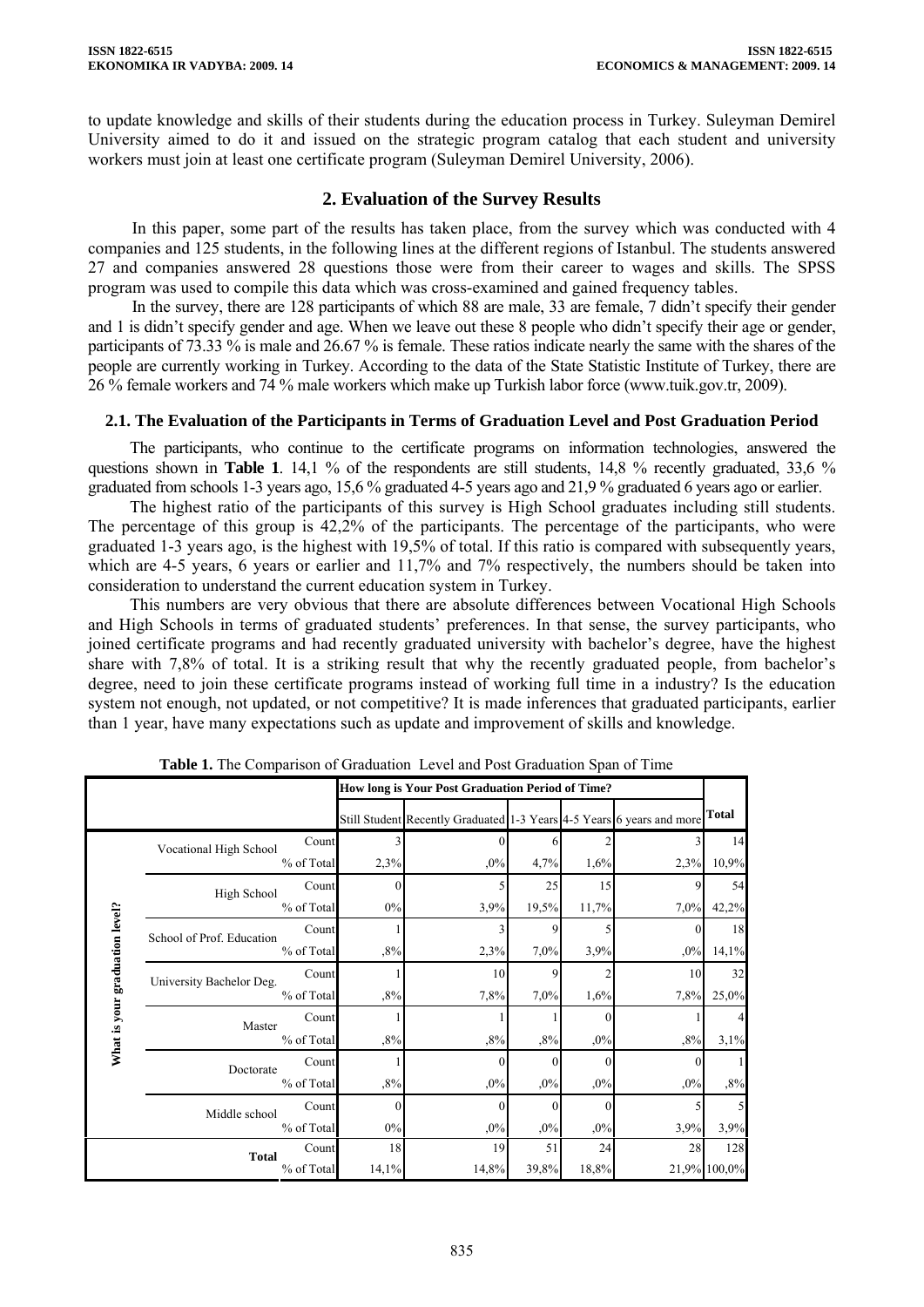#### **2.2. The Correlation of Graduation Level and Expectation to Get a Job**

Table 2 shows that 66,4% of the participants have expectations to get a job when they finish the programs and pass the certification exams. The biggest share among the participants, who have expectations and said "yes", is High School graduates with 37,5% of total. Besides that, School of Professional Education, University, Vocational High School and Middle School graduates have different shares with 10,2%, 10,2%, 5,5% and 3,1% respectively. If Vocational High School and High School are compared in terms of the numbers of participants, who graduated from High School and said "yes" in Table 1, have much more striking percentage than former. It is inferred from these numbers and ratios is that Vocational High School students don't much need to go to improve their skills since they learn and practice at the school. Furthermore, these schools' graduates don't much need to change the jobs and firms as much as High school graduates do. So the importance of Vocational High Schools will increase in the society if they are encouraged by education system in Turkey.

The graduates of School of Professional Education and University have the same shares with 10,2% answered "yes" in terms of expectations to get a job. However, these participants, who graduated both schools, have different shares with 3,9% and 14,8% respectively. It is inferred from these shares that High Schools as well as Schools of Professional Education and Universities don't meet the requirements of the market. Especially, High Schools need to be changed from obsolete teaching methods to new methods which meet market needs.

|                                | Have you any expectation to get a job when you get a certificate? |            |          |       |              |
|--------------------------------|-------------------------------------------------------------------|------------|----------|-------|--------------|
|                                |                                                                   |            | Yes      | No    | <b>Total</b> |
|                                | Vocational High School                                            | Count      |          |       | 14           |
|                                |                                                                   | % of Total | 5,5%     | 5,5%  | 10,9%        |
|                                | High School                                                       | Count      | 48       |       | 54           |
| What is your graduation level? |                                                                   | % of Total | 37,5%    | 4,7%  | 42,2%        |
|                                | School of Prof. Education                                         | Count      | 13       |       | 18           |
|                                |                                                                   | % of Total | 10,2%    | 3,9%  | 14,1%        |
|                                | University Bachelor Deg.                                          | Count      | 13       | 19    | 32           |
|                                |                                                                   | % of Total | 10,2%    | 14,8% | 25,0%        |
|                                | Master                                                            | Count      | O        |       |              |
|                                |                                                                   | % of Total | $,0\%$   | 3,1%  | 3,1%         |
|                                | Doctorate                                                         | Count      | $\Omega$ |       |              |
|                                |                                                                   | % of Total | $,0\%$   | ,8%   | ,8%          |
|                                | Middle school                                                     | Count      |          |       |              |
|                                |                                                                   | % of Total | 3,1%     | ,8%   | 3,9%         |
|                                | <b>Total</b>                                                      | Count      | 85       | 43    | 128          |
|                                |                                                                   | % of Total | 66,4%    | 33,6% | 100,0%       |

**Table 2.** The Correlation of Graduation Level and Expectation to Get a Job

# **2.3. The Correlation of Working Span of Time with Expectation to Get a Job and Grad Level**

Some of the participants of the survey are not working, with 20,3%, since some of them still students who may work part time or unemployed. This share is higher than the rate of unemployment of Turkey which is about 10%. Some of the participants, who are working in their job for 6 years and more, don't have expectation to get a job when they have a certificate from the programs or don't want to change their jobs. However, the participants, who are working less than 5 years, desire to get a new job after they have a certificate. Generally, 66,4% of the total participants desire to get a new job although 33,6% of total don't have any expectation to find a job after they have a certificate. On the one hand, to get a job is much important for the participants who are especially short term workers. On the other hand, to improve and update the current skills or career building must be important for long term workers who have been working for 6 years and more.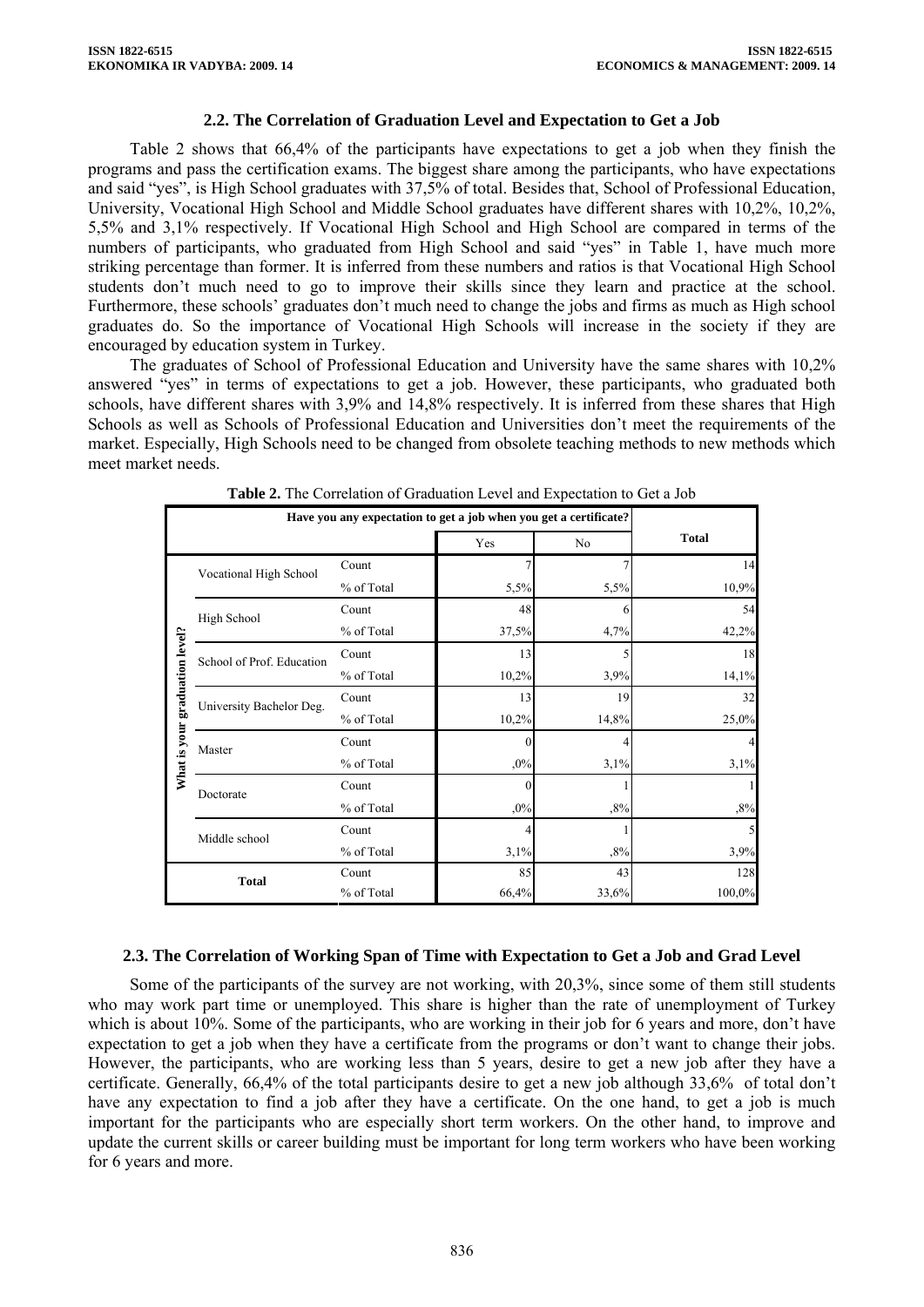|                                     | 1-2 years | 3-5 years  | $6-10$ years | More than 10<br>vears | Less than 1<br>year | Not<br>working | <b>Total</b> |       |        |
|-------------------------------------|-----------|------------|--------------|-----------------------|---------------------|----------------|--------------|-------|--------|
| Have you any                        | Yes       | Count      | 23           | 16                    |                     |                | 21           | 23    | 85     |
| expectation to get a                |           | % of Total | 18,0%        | 12,5%                 | 1,6%                | .0%            | 16,4%        | 18,0% | 66,4%  |
| job when you have<br>a certificate? | No        | Count      | 11           | 10                    | h                   |                |              |       | 43     |
|                                     |           | % of Total | 8,6%         | 7,8%                  | 4,7%                | 3,1%           | 7,0%         | 2,3%  | 33,6%  |
| <b>Total</b>                        |           | Count      | 34           | 26                    |                     |                | 30           | 26    | 128    |
|                                     |           | % of Total | 26,6%        | 20,3%                 | 6,3%                | 3.1%           | 23,4%        | 20,3% | 100,0% |

| Table 3. The Correlation of Working Span of Time with Expectation to Get a Job |  |
|--------------------------------------------------------------------------------|--|
|                                                                                |  |

The graduation level is very important and also an investment for the future not only in Turkey and in the world. That's why, it should be measured in the survey to compare and understand the current situation in Turkey and make some projections for the future. There is no much demand from graduates of Vocational High Schools for the IT programs since they have practice information which meets the requirements of the market. **Table 4** shows that the share of the participants, who are from Vocational High Schools, have much less rate with 10,9% than especially High Schools and others. The rate of unemployment is pretty striking and lower with 1,9% of total among this group. Although Vocational High Schools were established in order to give people much education and practices which meet market needs, they can not work very well and many graduates from these schools want to pass to School of Professional Education according to the statistics in Turkey (Tubitak, 2009).

42,2% of the participants are High School graduates and their share of unemployment in the survey is 10,2% of total. They have the highest level rates since they didn't get any vocational information and practice during education process. That's why, nearly half of the participants are from High Schools and the graduates from these schools desire to have skills and get a job. Although, University and School of Professional Education graduated participant rates are not as much as High School rate, they have high percentages with 25% and 14,1% and unemployed rates 4,7% and 2,3% respectively. High School and University system should be evaluated and reconstructed in order to reach market needs and international standards in the light of **Table 4**. It is necessary that many High Schools should be converted into Vocational High Schools and Universities must be focused on real life needs and market requirements.

|                   |                        |            |           |           |                   | How many years are you working? |                     |             |                |
|-------------------|------------------------|------------|-----------|-----------|-------------------|---------------------------------|---------------------|-------------|----------------|
|                   |                        |            | 1-2 years | 3-5 years | $6 - 10$<br>vears | More than<br>10 years           | Less than 1<br>year | Not working | <b>Total</b>   |
|                   | Vocational High        | Count      |           |           |                   |                                 | 6                   |             | 14             |
|                   | School                 | % of Total | 2,3%      | 1,6%      | ,8%               | $,0\%$                          | 4,7%                | 1,6%        | 10,9%          |
|                   | High School            | Count      | 19        |           |                   | 0                               | 14                  | 13          | 54             |
|                   |                        | % of Total | 14,8%     | 5,5%      | ,8%               | ,0%                             | 10,9%               | 10,2%       | 42,2%          |
|                   | School of Professional | Count      |           |           |                   | 0                               | 6                   |             | 18             |
| graduation level? | Education              | % of Total | 3,1%      | 1,6%      | 2,3%              | $,0\%$                          | 4,7%                | 2,3%        | 14,1%          |
|                   | University Bachelor    | Count      | 8         | 10        |                   |                                 |                     | 6           | 32             |
|                   | Deg.                   | % of Total | 6,3%      | 7,8%      | ,8%               | 3,1%                            | 2,3%                | 4,7%        | 25,0%          |
| What is your      | Master                 | Count      | $\Omega$  |           |                   | 0                               |                     | $\Omega$    | $\overline{4}$ |
|                   |                        | % of Total | ,0%       | ,8%       | 1,6%              | ,0%                             | ,8%                 | $,0\%$      | 3,1%           |
|                   | Doctorate              | Count      | $\theta$  |           | $\Omega$          | 0                               | $\Omega$            | $\Omega$    |                |
|                   |                        | % of Total | $,0\%$    | ,8%       | $,0\%$            | ,0%                             | ,0%                 | $,0\%$      | ,8%            |
|                   | Middle school          | Count      | $\Omega$  |           | $\Omega$          | 0                               | $\Omega$            |             | $\mathcal{L}$  |
|                   |                        | % of Total | ,0%       | 2,3%      | ,0%               | ,0%                             | ,0%                 | 1,6%        | 3,9%           |
|                   | <b>Total</b>           | Count      | 34        | 26        | 8                 | 4                               | 30                  | 26          | 128            |
|                   |                        | % of Total | 26,6%     | 20,3%     | 6,3%              | 3,1%                            | 23,4%               | 20,3%       | 100,0%         |

**Table 4.** The Correlation of Working Span of Time with Graduation Level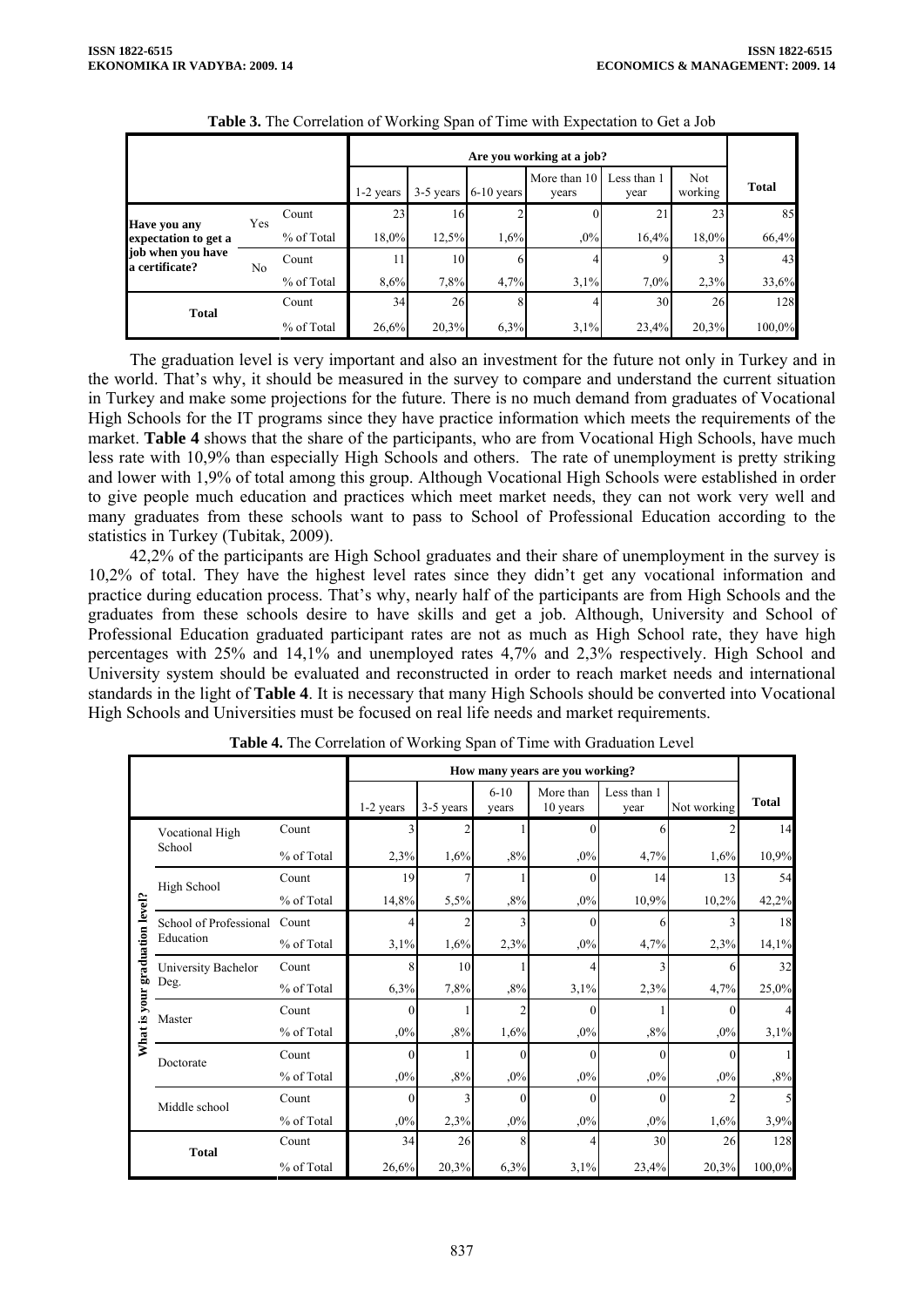### **2.4. The Correlation between Job Application and Certificate**

43 Students of total 128 participants applied for a job as shown in **Table 5**. However, 25 students of the 43 participants, who applied for a job, were asked if there is any certificate from a vocational program. 18 of the participants weren't asked any certificate by employers. Consequently, more than half of the applicants were asked if there is a certificate or not. That's why it is very important for the students of these programs to get a certificate. The percentages of this participants show that the employers give importance to the vocational programs and the certificate.

|                      |     |            |        | Were you asked if you have a certificate? |                |              |  |  |  |  |
|----------------------|-----|------------|--------|-------------------------------------------|----------------|--------------|--|--|--|--|
|                      |     |            | Yes    | No                                        | No Application | <b>Total</b> |  |  |  |  |
|                      | Yes | Count      | 25     | 18                                        |                | 43           |  |  |  |  |
| Did you make any job |     | % of Total | 19.5%  | 14.1%                                     | $.0\%$         | 33.6%        |  |  |  |  |
| application?         | No  | Count      |        |                                           | 78             | 85           |  |  |  |  |
|                      |     | % of Total | $.0\%$ | 5.5%                                      | 60.9%          | 66.4%        |  |  |  |  |
| <b>Total</b>         |     | Count      | 25     | 25                                        | 78             | 128          |  |  |  |  |
|                      |     | % of Total | 19.5%  | 19.5%                                     | 60.9%          | 100.0%       |  |  |  |  |

|  | Table 5. The Correlation Between Job Application and Certificate |  |  |  |  |  |  |
|--|------------------------------------------------------------------|--|--|--|--|--|--|
|--|------------------------------------------------------------------|--|--|--|--|--|--|

### **2.5. The Expectations of Wages, Career and Benefits**

The main motivations of the students to participate in these programs are to acquire a profession or to improve their careers by learning new skills which will meet the requirements of new technological developments. The participants expect higher wages with their new skills and qualifications on completion of the program.

The correlation between the expectation of increasing of wage and the demand of certificate programs can be changed in terms of participants' working span of time. 32% of total participants have expectations to increase their wages on completion of the program. When it is compared with 68% of total participants, don't have any expectation related to wages, the participants, who have expectation, are higher than anticipated.

Among the participants, who said "Yes" in response to the question about expectation, the rate of students have been working for 1-2 years (13,3%) and less than 1 year are higher than long-term students have been working for at least 3 years (5.5%) and earlier. The long term workers may have expectations for the wage increasing in their jobs on completion of the programs; however, the numbers of the participants of these workers are much less than short term workers. So it is very difficult to measure and say related to expectations of the wage increasing for long term workers.

|                                 | Have you expectation to increase your wage when you<br>finish this program? |            |       |       |              |  |  |  |
|---------------------------------|-----------------------------------------------------------------------------|------------|-------|-------|--------------|--|--|--|
|                                 |                                                                             |            | Yes   | No    | <b>Total</b> |  |  |  |
|                                 | 1-2 years                                                                   | Count      | 17    | 17    | 34           |  |  |  |
| How many years are you working? |                                                                             | % of Total | 13.3% | 13.3% | 26.6%        |  |  |  |
|                                 | 3-5 Years                                                                   | Count      |       | 19    | 26           |  |  |  |
|                                 |                                                                             | % of Total | 5.5%  | 14.8% | 20.3%        |  |  |  |
|                                 | $6-10$ years                                                                | Count      |       |       |              |  |  |  |
|                                 |                                                                             | % of Total | 3.9%  | 2.3%  | 6.3%         |  |  |  |
|                                 | More than 10 years                                                          | Count      |       |       |              |  |  |  |
|                                 |                                                                             | % of Total | 1.6%  | 1.6%  | 3.1%         |  |  |  |
|                                 | Less than 1 year                                                            | Count      | 8     | 22    | 30           |  |  |  |
|                                 |                                                                             | % of Total | 6.3%  | 17.2% | 23.4%        |  |  |  |
|                                 | Not working                                                                 | Count      |       | 24    | 26           |  |  |  |
|                                 |                                                                             | % of Total | 1.6%  | 18.8% | 20.3%        |  |  |  |
|                                 | <b>Total</b>                                                                | Count      | 41    | 87    | 128          |  |  |  |
|                                 |                                                                             | % of Total | 32.0% | 68.0% | 100.0%       |  |  |  |

**Table 6.** The Correlation of Wages and Working Span of Time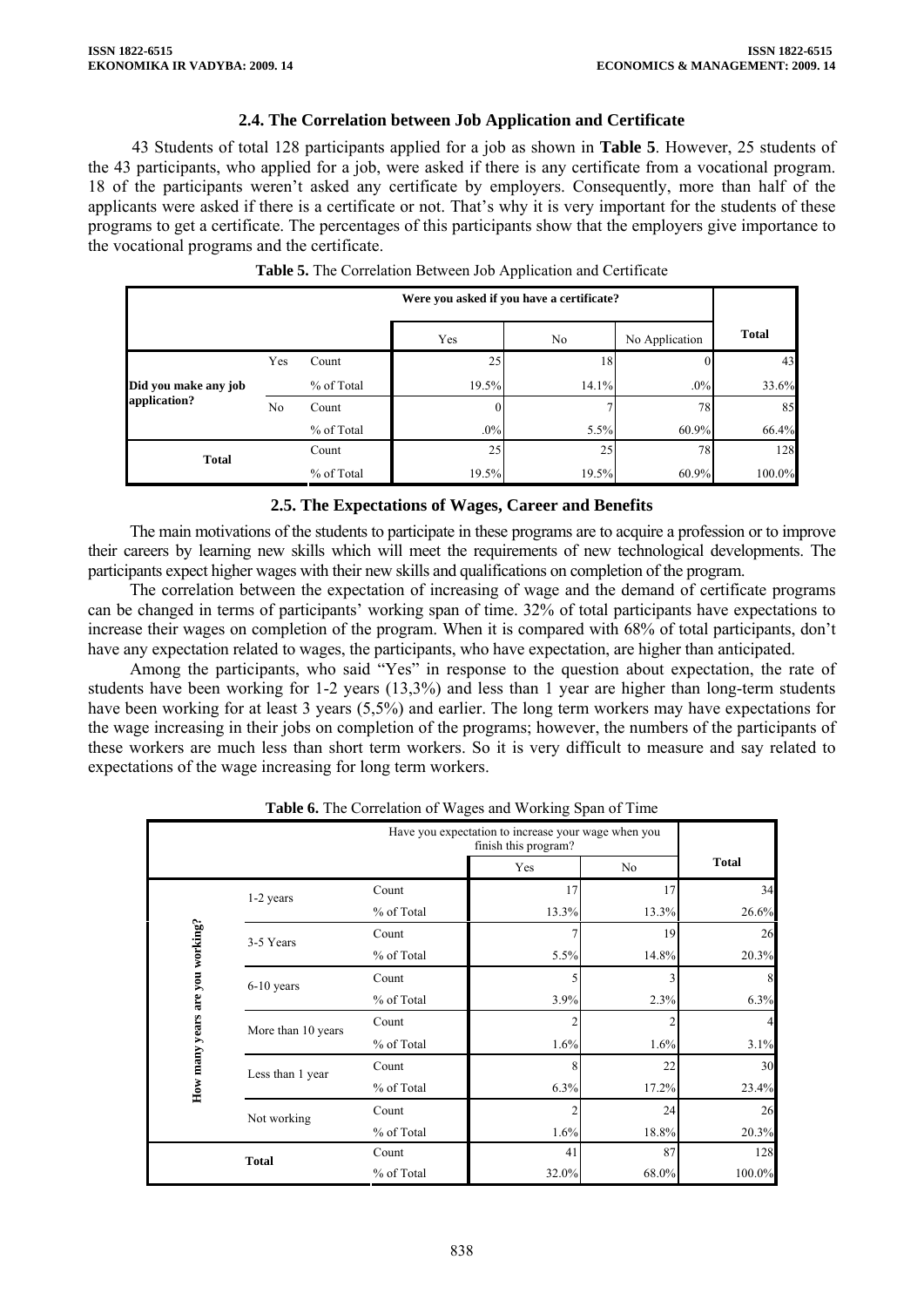According to the answers related to the expectations of career of the participants, the results are different in terms of their working span of time. The rates of the responses from the participants who said "I expect to raise my career" and "I don't expect to raise my career" are nearly equal to each other with 34,4% and 39,9% of total respectively. **Table 6** shows about half of the participants of the programs, working less than 2 years, expect to raise their careers on completion of the programs. However, a small percentage with 2,4% of the total participants who are working more than 10 years, expect to raise their careers. If they are compared with short term workers, the rate of the expectation of the long term working participants is much lower than short term ones. Because, the long term workers prefer to improve for their skills rather than raising careers. Besides that, some of the participants, who are jobless and working less than 1 year, don't expect to raise their careers. The reason may be the need a job for the jobless people and to improve the skills for the participants who are working less than 1 year.

The participants of the survey were asked a question to find out their preliminary on completion of the program. It is compared with the working span of time of participants in **Table 8**. Some of the possible answers, are very important in terms of the markets requirements, were chosen to understand which benefits the students want to reap from. The most striking result is that 28.9% of the total participants want to get a job and 11.7% in this share is unemployed which is almost the same Turkey's unemployment rate. The unemployment has been increasing especially for last ten years and the global crises started in 2008 makes it getting worse. That's why; these courses should have been considered an important complementary means to get a job for jobless people and to provide a significant decline on the rate of unemployment in Turkey.

The other noticeable share of the answers is related to skills. In today's world, skills need to be changed not only to meet the requirements of the high technology and changing demand of the market and people but also to come into prominence in the competitive environment. In a similar way, the type of work done by Turkish workers is changing, with the globalization of economic structure of world. Especially, with the information and service sectors being the main resource of new employment in the last years. The way people work is also changing with a strong movement in sectors (Tatlidil, 2006). That's why; the participants of the programs want to improve current skills or to get a new one. Although 2.3% of the participants, a small share, want to change their professions, 16.9% of the participants desire to improve current skills in line with the knowledge economy and society as shown in **Table 8**.

|                        |                    |            | How this program will affect your career? |                       |                      |                            |              |
|------------------------|--------------------|------------|-------------------------------------------|-----------------------|----------------------|----------------------------|--------------|
|                        |                    |            | Absolutely to<br>raise                    | Absolutely no<br>hope | I expect to<br>raise | I don't expect<br>to raise | <b>Total</b> |
|                        | 1-2 years          | Count      | 0                                         |                       | 15                   | 14                         | 34           |
|                        |                    | % of Total | $.0\%$                                    | 3.9%                  | 11.7%                | 10.9%                      | 26.6%        |
| years are you working? | 3-5 Years          | Count      |                                           |                       | 11                   | 9                          | 26           |
|                        |                    | % of Total | 2.3%                                      | 2.3%                  | 8.6%                 | 7.0%                       | 20.3%        |
|                        | $6-10$ years       | Count      |                                           | 0                     | ↑                    |                            |              |
|                        |                    | % of Total | 1.6%                                      | $.0\%$                | 1.6%                 | 3.1%                       | 6.3%         |
|                        | More than 10 years | Count      | 0                                         | C                     |                      |                            |              |
|                        |                    | % of Total | $.0\%$                                    | 1.6%                  | $.8\%$               | $.8\%$                     | 3.1%         |
| How many               | Less than 1 year   | Count      | 6                                         |                       | 9                    | 11                         | 30           |
|                        |                    | % of Total | 4.7%                                      | 3.1%                  | 7.0%                 | 8.6%                       | 23.4%        |
|                        | Not working        | Count      |                                           |                       | 6                    | 12                         | 26           |
|                        |                    | % of Total | 2.3%                                      | 3.9%                  | 4.7%                 | 9.4%                       | 20.3%        |
|                        | <b>Total</b>       | Count      | 14                                        | 19                    | 44                   | 51                         | 128          |
|                        |                    | % of Total | 10.9%                                     | 14.8%                 | 34.4%                | 39.8%                      | 100.0%       |

**Table 7.** The Correlation of Career and Working Span of Time

The advantages of flexible working are becoming widely known. Both employers and employees can easily reap the benefits of flexible working. Especially, information and communication technologies make the flexible working easier than it was before. In this sense, 21.1% and 13.3% of the total participants are chosen respectively to work flexible and to establish their own businesses. Besides that, **Table 9** proves that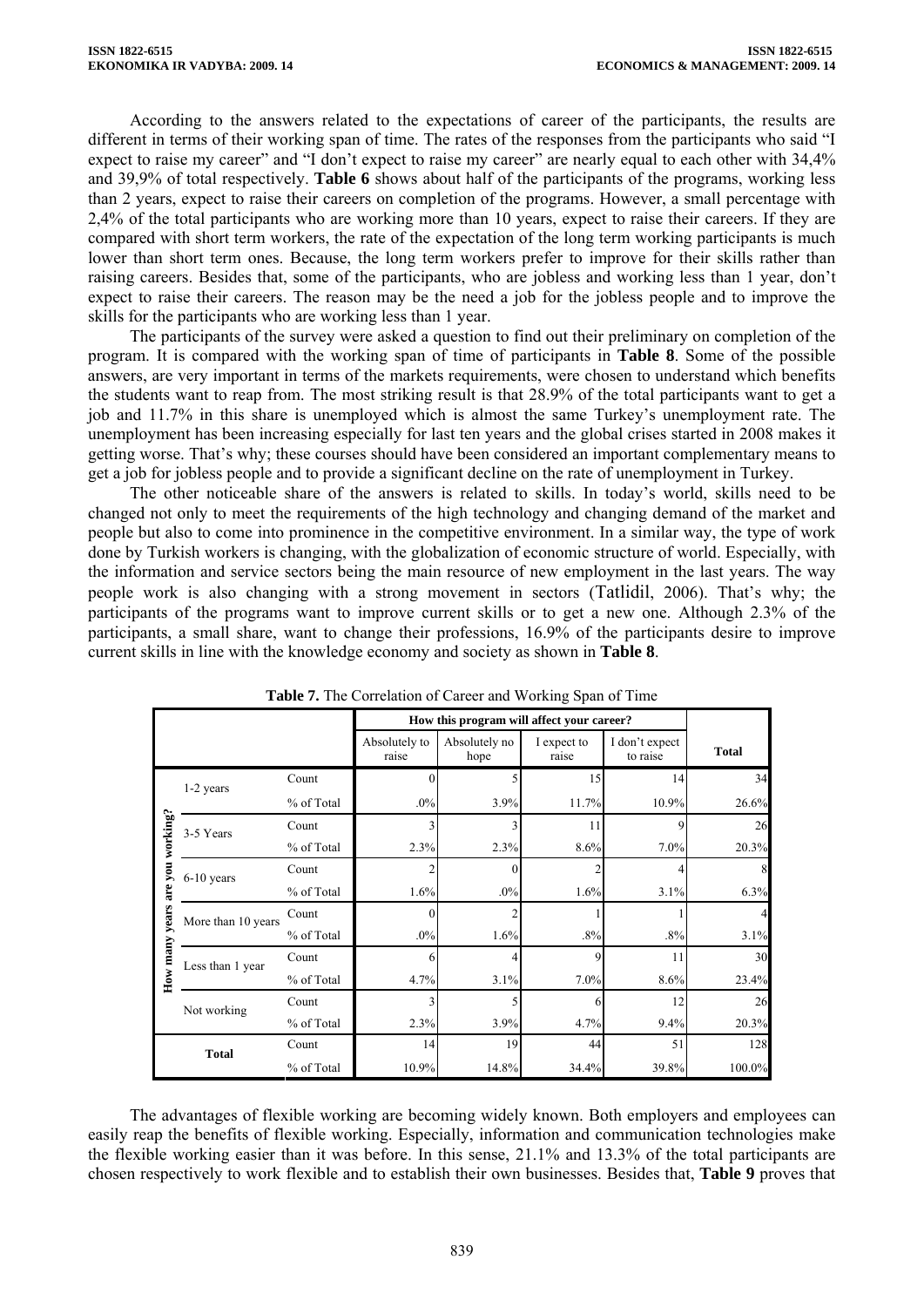78.1% of the participants expect to work flexible on completion of the programs. Although this ratio is not participants' first reason to join these programs, it should be taken into account for the planning of the future training and education system. The importance of these programs may only be considered in terms of getting new skills and opportunities to work flexible and independent working. These benefits will create cause and effect relations not only in micro economics also in macro economics such as employment opportunities by creating new jobs and skills.

|                                                             |                                     |            |           |           |                   | How many years are you working? |                     |                |              |
|-------------------------------------------------------------|-------------------------------------|------------|-----------|-----------|-------------------|---------------------------------|---------------------|----------------|--------------|
|                                                             |                                     |            | 1-2 years | 3-5 years | $6 - 10$<br>years | More than<br>10 years           | Less than<br>1 year | Not<br>working | <b>Total</b> |
|                                                             | To work flexible                    | Count      | 11        | 4         | $\overline{2}$    | $\Omega$                        | 6                   |                | 27           |
|                                                             |                                     | % of Total | 8.6%      | 3.1%      | 1.6%              | $.0\%$                          | 4.7%                | 3.1%           | 21.1%        |
|                                                             | To establish my                     | Count      | 6         | 3         |                   | $\Omega$                        |                     |                | 17           |
|                                                             | business                            | % of Total | 4.7%      | 2.3%      | $.8\%$            | $.0\%$                          | 2.3%                | 3.1%           | 13.3%        |
|                                                             | To get a job                        | Count      | 6         | 6         | $\Omega$          | $\Omega$                        | 10                  | 15             | 37           |
|                                                             |                                     | % of Total | 4.7%      | 4.7%      | $.0\%$            | $.0\%$                          | 7.8%                | 11.7%          | 28.9%        |
| What is your first aim when you graduate from this program? | To continue at the<br>same business | Count      | 3         | 4         | $\overline{2}$    |                                 |                     | $\Omega$       | 14           |
|                                                             |                                     | % of Total | 2.3%      | 3.1%      | 1.6%              | 2.3%                            | 1.6%                | .0%            | 10.5%        |
|                                                             | To improve my skills                | Count      |           | 8         | $\overline{c}$    |                                 |                     | $\Omega$       | 21           |
|                                                             |                                     | % of Total | 4.0%      | 6.3%      | 1.6%              | 0.8%                            | 4.0%                | .0%            | 16.9%        |
|                                                             | To change my job                    | Count      |           | $\Omega$  | $\theta$          | $\Omega$                        | $\Omega$            | $\Omega$       | 3            |
|                                                             | (profession)                        | % of Total | 2.3%      | $.0\%$    | $.0\%$            | .0%                             | $.0\%$              | .0%            | 2.3%         |
|                                                             | To be more                          | Count      | 0         | $\theta$  |                   | $\theta$                        |                     | 2              | 4            |
|                                                             | productive                          | % of Total | $.0\%$    | .0%       | $.8\%$            | $.0\%$                          | $.8\%$              | 1.6%           | 3.1%         |
|                                                             | To get a job with new Count         |            | $\theta$  |           | $\Omega$          | $\Omega$                        |                     |                | 4            |
|                                                             | career                              | % of Total | $.0\%$    | .8%       | $.0\%$            | $.0\%$                          | 1.6%                | .8%            | 3.1%         |
|                                                             | To support my                       | Count      | $\theta$  | $\theta$  | $\theta$          | $\Omega$                        |                     | $\Omega$       |              |
|                                                             | education                           | % of Total | $.0\%$    | $.0\%$    | $.0\%$            | $.0\%$                          | $.8\%$              | $.0\%$         | .8%          |
|                                                             | <b>Total</b>                        | Count      | 34        | 26        | 8                 |                                 | 30                  | 26             | 128          |
|                                                             |                                     | % of Total | 26.6%     | 20.3%     | 6.3%              | 3.1%                            | 23.4%               | 20.3%          | 100.0%       |

| Table 8. The Correlation of Expected Benefits and Working Span of Time |
|------------------------------------------------------------------------|
|------------------------------------------------------------------------|

| Table 9. Have you expectation to work flexible on completion of the program? |  |  |
|------------------------------------------------------------------------------|--|--|
|------------------------------------------------------------------------------|--|--|

|             |       | Frequency | Percent | Valid Percent |
|-------------|-------|-----------|---------|---------------|
| <b>File</b> | Yes   | 100       | 78,1    | 78,1          |
|             | No    | 28        | 21,9    | 21,9          |
|             | Total | 28        | 100,0   | 100,0         |

# **Conclusion**

In the last years, because of the increasing demand for the ICT programs there are many courses, approved by the international and national institutions, prepare for the certificate exams. Emerging high demand can not be met by current accredited courses. The most important part of these courses is either they teach for the IT sector about information and communication technologies courses which are also an integral part of the other sectors mostly strategic.

In these courses, there is no any guarantee to get a job for the participants are educated to improve their current skills to catch up new developments or to change existing profession with a new one by learning new skills. Moreover, an important share of the participants expects to have higher wages, to get a job and to work flexible or independent on completion of the courses. Diversified education and fit in demand, deep specialization in an area and making the flexible working easier which are taught in the courses by using most striking systems different than traditional methods.